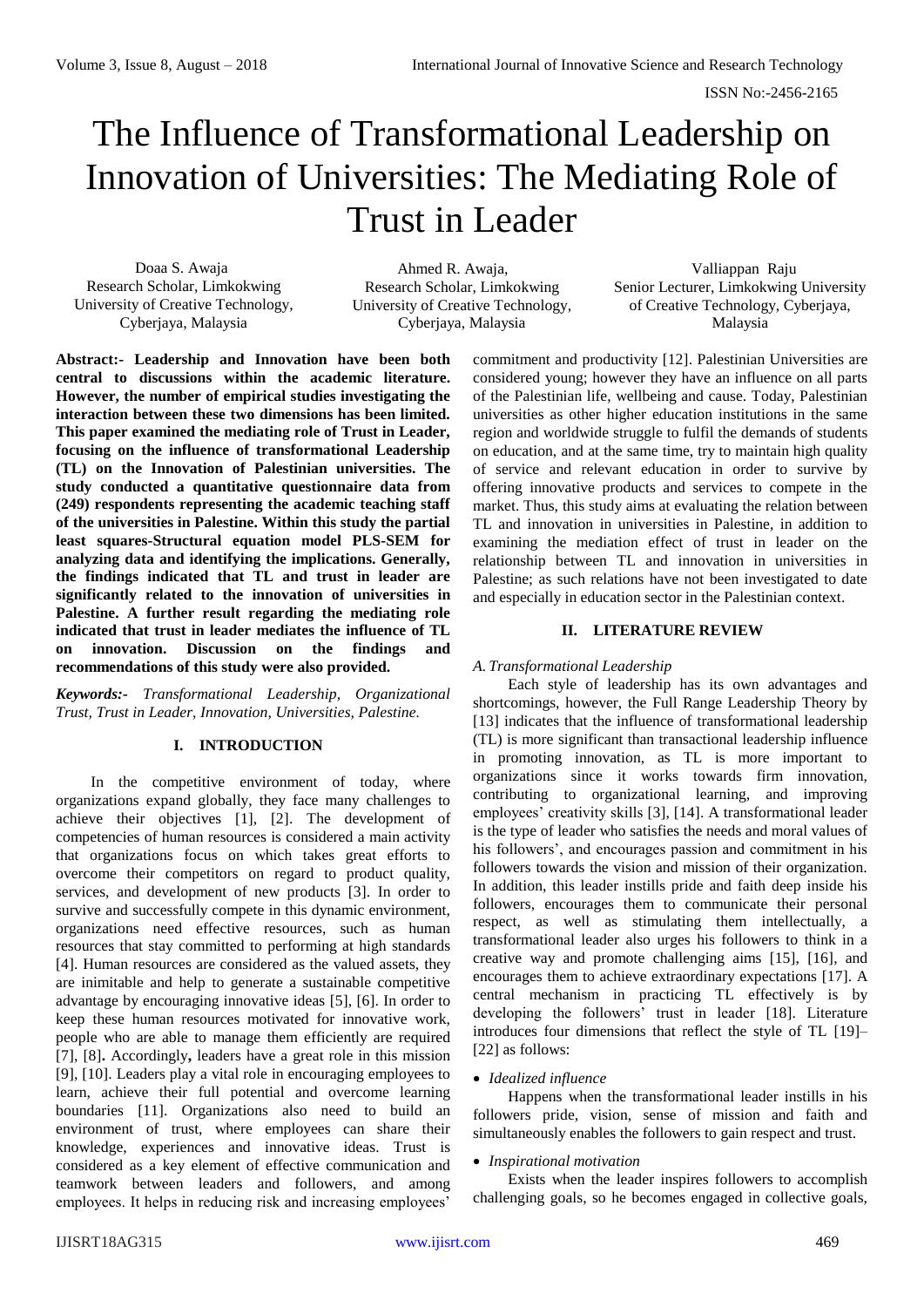bringing about team spirit by instilling enthusiasm and feelings of optimism between employees.

## *Individualized consideration*

It exists by the leader's recognition of the individual distinctiveness, and relating the needs of those individuals with the needs of their organization, when a leader be a coach and a mentor who provides many growth opportunities.

## *Intellectual stimulation*

It happens when the leader helps followers to employ techniques of problem solving and perform their roles and responsibilities following novel and innovative ways.

## *B. Organizational Trust*

[23] Define organizational trust (OT) as "having trust in one's organization and their leaders by creating an intraorganizational value chain both horizontally and vertically for realizing organizational goals". The field of OT includes the concepts generated from the relationships between colleagues, between employees and their leaders, and between employees and the organization within social exchange or within cooperative relationships.

Literature has widely recognized the importance of trust in the leadership. In this study, trust in leaders is considered as an effective power for the organization's management [24]. Trust also promotes good leadership [25]. Literature related to trust and innovation sometimes overlaps in different points. When trust is viewed from the point of view of the organization and organizational behavior, the relation between trust and innovation is reflected in organizational culture, in leadership, in the climate, learning, in change and creativity [25]. Trust also has effects on organizations in different ways, as influences information and knowledge sharing which in turn enhances innovativeness, promotes commitment, and identity [25], [26].

# *Trust in Leader*

Trust is considered one of the most studied constructs in organizational literature recently [27]. The familiar definition of trust by [28] says that trust reflects the beliefs and expectations of someone on the way a trustee behaves. In this study, the researcher will focus on trust in the leader, thus, a specific definition will be presented to the concept. Rousseau, [29] refer to trust in leadership as the positive expectations of the followers towards their direct leader according to the mutual relations between them where the leader gains the trust of his followers if he has competence, merit, morals and openness to the followers, and if he respects their interests and needs. It is indicated in literature that Trust is a very important concept in the theories of TL, as transformational leaders emphasize the building of trust with the followers [30].

Trust constitutes a base for relationships in any organization, where employees build trustworthiness towards their leaders through the skillful performance of their daily tasks [24]. It has been observed that followers who show high level of trust in the leader perform effectively and they obtain high levels of commitment to their work place. Furthermore, they will have the desire to share their ideas, knowledge, and experiences with others [31]. Instilling trust is seen as a vital activity in leadership management. Though, the aim of building trust and maintaining a trustworthy environment is considered complex and challenging [24], [32]. Literature shows that the traits of a leader, the style, and the skills influences trust building and showing trustworthiness [25].

## *Innovation*

The rapid changes in the economic environment in the field of science and technology, the phenomenon of globalization and its challenges, the changing demands of customers, the work in unstable markets, and the increasing competition on products all have forced the organizations to improve their performance for competition [33]. This has made innovation in the product and process as one of the basic concepts of today. One of the most important prerequisites of contemporary administration is that it is no longer enough for organizations to do their work in traditional ways. This leads to failure in many cases, so organizations that strive to succeed need to make innovation and change as distinctive features for them. Many definitions have been introduced for the concept of innovation by researchers; for instance, [34] presented a definition that reflect innovation as the organization's introduction of new or developed products and methods for marketing. Another definition by [35] indicates that innovation is the process of applying new knowledge by an organization in order to improve and produce new products or services. Accordingly, there are various definitions for the concept, but they all agree on that innovation means to reach something new, whether in idea or in products or services.

Literature have discussed different types of innovation, [36] distinguished between five different types of innovation, reflected in new production methods, new organizing methods, new markets, new products and resources. While [37]–[40] indicated that there are two types of innovation known as technological innovation and administrative innovation. Many other studies introduced the concept through product and process innovation as done by [41], [42]. These two types of innovation have been recognized as the most essential for organizations which aim to succeed and achieve a competitive position and they have gain greater attention by researchers than other types of innovation [43]–[45]. Innovation of product reflects developing new products by an organization for achieving its goals [46], while innovation of process refers to increasing the effectiveness of processes to develop the production of new goods and the delivery of services to satisfy the customers [47]. It can be concluded that innovation helps organization to achieve their goals, produce new products or services that satisfy the customer, and consequently enable them to survive in the competitive environment [48].

The definition of innovation in the context of education does not differ too much from the definitions introduced in literature. It was defined as the development of new products such as curricula and teaching materials as well as implementing new processes to deliver education services through the use of new technology and improved skills [49]. This concept has gain a clear attention from researchers in the field if higher education, who indicated that innovation is very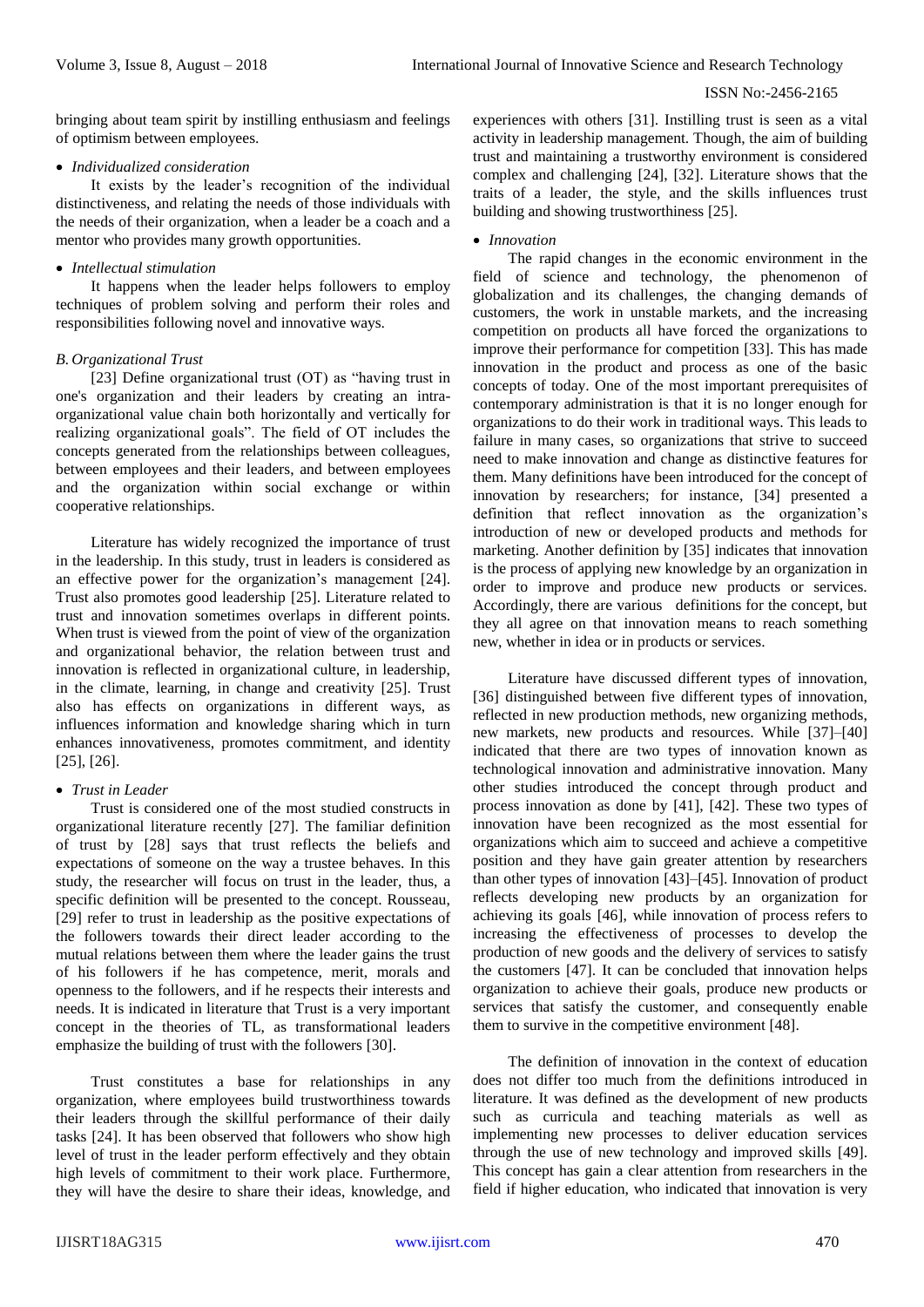essential for universities [50]. As it enables them to improve their learning outcomes and enhance the quality of education provided by universities [51]. This concentrates on the importance of innovation for educational institution in their development and success.

#### *C.Transformational Leadership, Trust in Leader, Innovation*

Transformational leaders have to instill high levels of trust in their followers by showing support, reassurance, concern and respect for the followers [18], [52], [53]. When followers trust their leaders, they will exert extra efforts in order to finish their tasks on time and they will become more willing to engage in activities that benefit the organization even if it is not a specified role for them perform these activities [27], [54]. Behaviors of transformational leaders help them to make emotional bonds with followers, and create high levels of mutual trust. Thus, followers will be able to perceive the actions of their leaders to improve their experience at work, resulting in positive attitudes for their jobs [18].

The transformational leader with idealized influence stands as a role model and prompt high levels of trust in his followers [53]. On the other hand, the one who shows intellectual stimulation engenders high trust in their followers. By encouraging and boosting creativity, followers are allowed to take part in the decision making process, which may have an influence on them. This makes the followers feel that their leaders respect them [55]. By showing inspirational motivation through creating a common vision among individuals, and by ensuring good realization of this vision, this would rise the trust of followers [56]. When a followers has a strong understanding of the vision of his leader and understands that their individual actions contributes to the achievements of followers, they will have a desire to be part of the process of social exchange [57]. Another vital trait by transformational leaders is that they promotes creativity while encouraging employees to think out of the box and to be innovative [58]. On the other hand, individualized consideration behavior of the leader instills high degrees of trust in the followers. As trust results when the follower realizes that his leader really cares about him, and takes his interests in consideration. Thus, transformational leaders that shows attention to the needs, interests and security of the followers can strengthen the emotional bond between them and his followers, thus, inducing high levels of trust [52], [53].

When followers recognize that their leader place good efforts to solve problems, trust will increase and their attitude towards work will be affected positively in turn [59]. It is indicated that when a person has trust in his/her leader, he/she will likely feel more empowered by his leader and consequently will find it easy to be innovative [60]. As trust makes employees have a desire to depend on leaders, disclose visions and opinions, and freely share information and mistakes done at work with their leaders so as to solve then innovatively [60].

The direct relationships between the concepts of TL and different outcomes in an organization has been addressed in literature, such as organizational commitment, innovation and job performance [61]–[63]. In this study, the mediation role of trust in leader on the relation between TL and innovation will



Fig 1**:-** Conceptual Framework

## **III. RESEARCH HYPOTHESES AND CONCEPTUAL MODEL**

This study aims to investigate the relations between TL and innovation with Trust in Leader as a mediator by teaching staff of Palestinian Universities. The following hypotheses are presented based on the study purpose:

- H1: Transformational Leadership has a significant positive effect on Trust in Leader in Palestinian universities.
- H2: Trust In Leader has a significant positive effect on Innovation in Palestinian universities.
- H3: Transformational Leadership has a significant positive effect on Innovation in Palestinian universities.
- H4: Trust in Leader has a significant mediating effect on the relationship between Transformational Leadership and Innovation in Palestinian universities.

Based on the hypotheses of the study, the conceptual framework is presented in Figure 1.

#### **IV. RESEARCH METHODOLOGY**

## *A. Data Collection*

The data needed for this research were collected using a questionnaire survey. Based on previous literature and empirical reviews, the questionnaire was developed in order to study the relationships. The self-administered questionnaire included 39 items targeted the faculty members of universities to evaluate their leaders. The questionnaire included statements to measure TL, Trust in Leader, and innovation using a Likert scale of five points. The questionnaire was developed in English Language then Back translation was made to translate this questionnaire survey from English to Arabic. Then, three academics specialized in the field of Management at Al-Aqsa University reviewed the questionnaire in both languages and some changings were done depending on their recommendations and comments to ensure the clarity of the questionnaire's wording in order to finalize the questionnaire for data collection process and achieving the study objectives.

#### *B. Measures*

The questionnaire included 20 items measuring the behaviors of TL adapted from Multifactor Leadership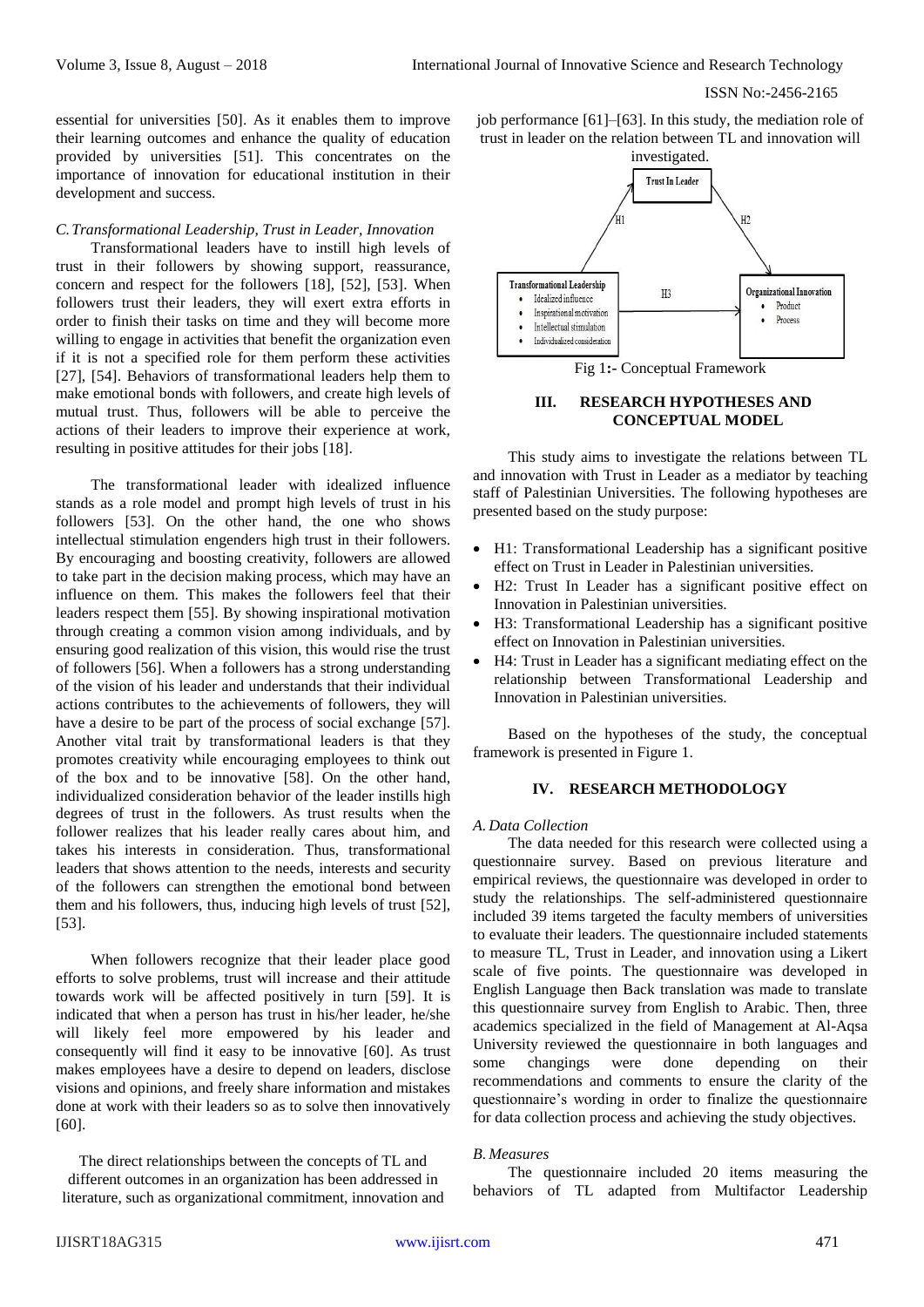Questionnaire (MLQ) [64]. An example of questions was: "My Leader considers me as having different needs, abilities and aspirations to others". For measuring Trust in Leader items adapted from [65] were used and they included six items. An example question was: 'I believe my leader cares about the welfare of the staff". For measuring Innovation, items were adapted from previous studies [37], [66]–[68] and modified so as to be suitable for the Palestinian context. Five items measure product innovation and a further eight items measure process innovation. An Example question was: "My University is delivering new courses for members of staff".

#### *C.Sample Size*

The research was conducted in the cities of Gaza Strip which is located in the south of Palestine. The reason behind selecting education sector for conducting the research is that HEIs are considered the main productive instrument of societies, and universities specifically, as being HEIs, have always assisted the needs of their society and should remain doing so. Additionally, the role of the leaders or managers is obvious in this sector and in the structure of universities. Two public universities were selected for the study which are. Al Azhar University and Islamic University in Gaza Strip. A suitable sample was selected according to [69] as to get the data needed from the respondents. The respondents of the survey questionnaire are the teaching staff of the universities in Gaza strip- Palestine. A total of 270 questionnaires were distributed on respondents in the selected universities out of which 254 questionnaires were returned and 249 questionnaires were completely filled out by respondents.

#### *D.Questionnaire Validity and Reliability*

To ensure the validity of the questionnaire and to make sure that there are no biases regarding the multiple interpretations or the inappropriate and not clear wording, all items of the survey instrument have been extracted from previous literature related to the study variables, the survey instrument was translated from English to Arabic then it was back translated then evaluated and revised by three specialized academics in the field of Management. Their recommendations and comments were taken into consideration in order to enhance the questionnaire and present it in a way that fits the study.

Reliability was established by values of Cronbach's' Alpha coefficient. All variables showed values more than (0.7), so they are considered accepted values.

#### **V. RESULTS AND ANALYSIS**

#### *A. Analysis on Respondent's Profile*

The final dataset after data screening process consists of 249 respondents. The gender ratio shows that the respondents are 81.7% males, age ratio shows 69.1% are aged between 31 and 50 years, 47% have an experience up to 10 years, 82.5% have a qualification of master degree and PhD degree, 80.2% of them are faculty members, and the respondents are from two working Universities in Gaza-Strip of Palestine.

#### *B. Validity and Reliability of Constructs*

As the research use PLS analysis, it is necessary to perform some validity and reliability tests for the measurement model which includes composite reliability, outer loading, convergent validity, and discriminant validity [70], [71]. Cross loading is tested based on the rule of thumb of 0.708 or higher values, two items were deleted and all the remaining 28 items have proper level of loading without cross loading. Reliability assessment of internal consistency values is reported in Table 1, where all the composite reliability and Cronbach's alpha are above the threshold of 0.7. In addition, as seen in Table 1, the average Variance Extracted (AVE) values are above 0.5 with the rage of 0.63 to 0.75, therefore convergent validity is achieved. VIF values are between 1.00 and 1.18, which shows that there is no collinearity between variables of different levels as all the VIF value are between 0.2 and 5.0, which satisfies the threshold value (Table 2). Finally, Table 3 shows the matrix of Fornell-Larcker criterion, which indicates that no discriminate validity issues are. This study satisfies the rule of thumb proposed by [70].

|           | <b>AVE</b> | Composite<br>Reliability | Cronbach's Alpha |  |
|-----------|------------|--------------------------|------------------|--|
| IN PS     | 0.758914   | 0.926378                 | 0.893839         |  |
| IN PT     | 0.637048   | 0.897615                 | 0.857245         |  |
| <b>OT</b> | 0.794359   | 0.92053                  | 0.870376         |  |
| TL IC     | 0.639255   | 0.876093                 | 0.811183         |  |
| TL II     | 0.737056   | 0.918091                 | 0.881463         |  |
| TL IM     | 0.679732   | 0.894516                 | 0.842785         |  |
| TL_IS     | 0.666461   | 0.888707                 | 0.832842         |  |

Table 1. Internal Consistency and Convergent Validity

|            | <b>OT</b> |            | IN        |       |  |
|------------|-----------|------------|-----------|-------|--|
|            | Tolerance | <b>VIF</b> | Tolerance | VIF   |  |
| (Constant) |           |            |           |       |  |
| TL         | 1.000     | 1.000      | .847      | 1.180 |  |
| OТ         |           |            | .847      | 1.180 |  |

Table 2. Collinearity Assessment of the research Variables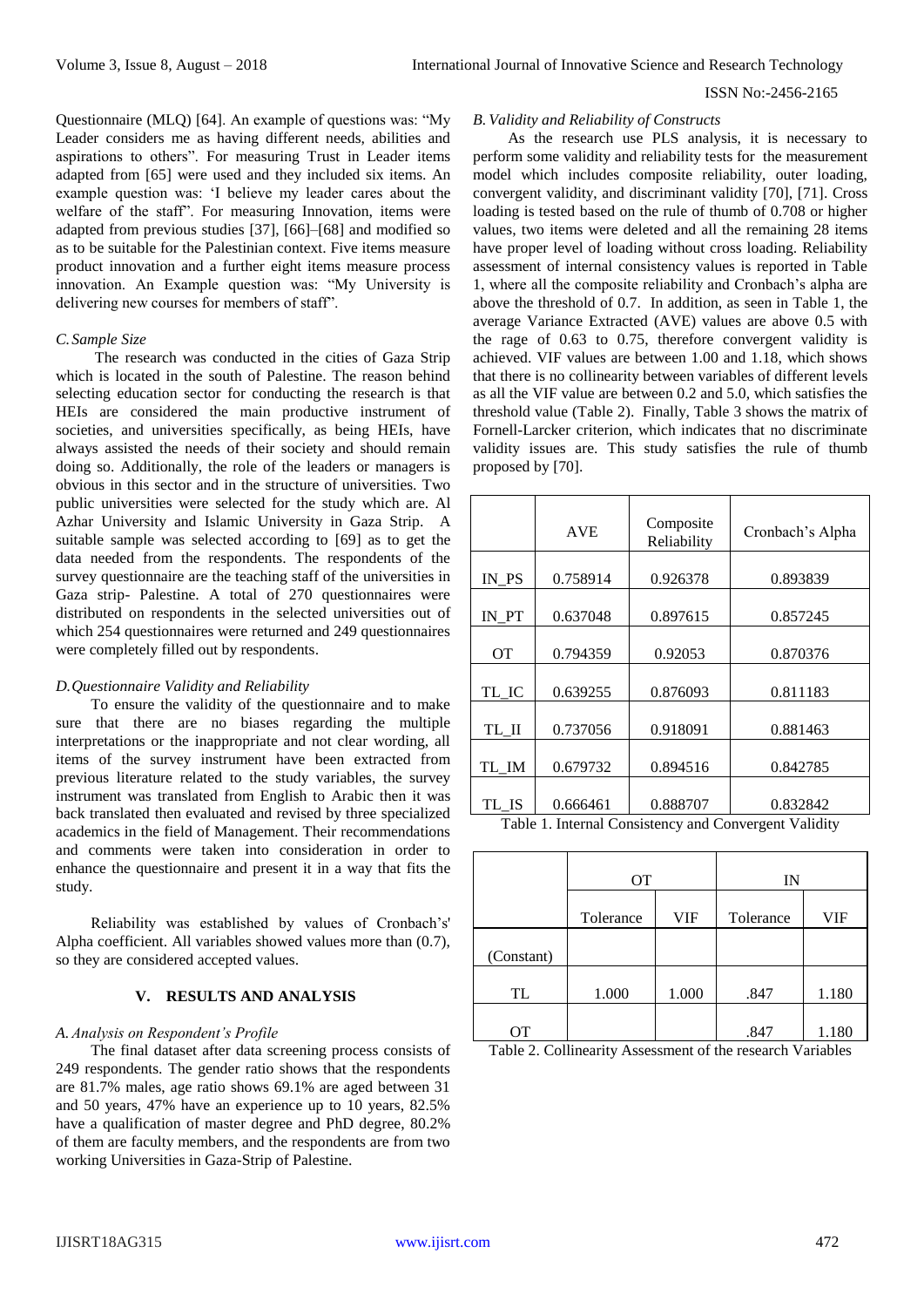ISSN No:-2456-2165

|                                   | IN PS    | IN PT    | OТ       | TL IC    | TL II    | TL_<br>IM    | TL.<br>IS |
|-----------------------------------|----------|----------|----------|----------|----------|--------------|-----------|
| IN<br>PS                          | 0.871    |          |          |          |          |              |           |
| IN_<br>PТ                         | 0.637838 | 0.798    |          |          |          |              |           |
| OT                                | 0.450524 | 0.465691 | 0.891    |          |          |              |           |
| TL_<br>IС                         | 0.265711 | 0.496075 | 0.203515 | 0.800    |          |              |           |
| $\ensuremath{\text{TL}}_{-}$<br>П | 0.451054 | 0.452008 | 0.386024 | 0.302988 | 0.859    |              |           |
| TL<br>IM                          | 0.397444 | 0.513918 | 0.263148 | 0.240172 | 0.312996 | 0.824        |           |
| TL<br>IS                          | 0.38863  | 0,707755 | 0.24411  | 0,47842  | 0.388189 | 0.3830<br>94 | 0.816     |

Table 3. Discriminant validity – Fornell-Larcker criterion

#### *C.Structural Model*

To measure the overall power of the mode, predictive power R2 and predictive relevance are used [70]. Figure 2 demonstrate the structural model based on the PLS algorithm analysis which shows the predictive power and the path coefficient values of the paths within the proposed model. It can be seen that the proposed determinants can explain 57.5% of the variance in the innovation. The results are supported with Predictive relevance Q2 of 0.567 (Table 5). The model is moderate in predictive power and has a large predictive relevance.

Table 6 shows the path coefficient values of the direct relations associated with the proposed hypothesis based on the PLS bootstrapping analysis. The rule of thumb as [70] is T statistic must have a value of 1.96 or higher which is equivalent to the significant value of 5% or less. The three proposed relations H1, H2, and H3 are accepted. H1 propose the positive relationships between transformational leadership and trust in leader (Beta =  $0.391$ ; T-statistics =  $9.59$ ). H<sub>2</sub> propose the positive relationships between trust in leader and Innovation (Beta =  $0.266$ ; T-statistics = 5.79). H3 propose the positive relationships between transformational leadership and Innovation (Beta =  $0.613$ ; T-statistics = 17.56).



Fig 2:- PLS Algorithm Path Model

| <b>Predictive Power</b> |               | Predictive Relevance |               |
|-------------------------|---------------|----------------------|---------------|
| R Square                | <b>Status</b> | Q Square             | <b>Status</b> |
| 0.575                   | Moderate      | 0.567                | Large         |

Table 4. Predictive Power and Predictive Relevance

|                               | Path<br>Coefficient | т<br><b>Statistics</b> | Sig<br>Value<br>$(1 \text{ tailed})$ | Status   |
|-------------------------------|---------------------|------------------------|--------------------------------------|----------|
| $OT \rightarrow$<br>IN        | 0.26618             | 5.78806                | 0.00001                              | Accepted |
| $TL \rightarrow$<br>IN        | 0.613271            | 17.559292              | 0.00001                              | Accepted |
| $TL \rightarrow$<br><b>OT</b> | 0.390952            | 9.596284               | 0.00001                              | Accepted |
|                               |                     |                        |                                      |          |

Table 5. Structural Relationships of the Proposed Model

As the three direct relations hypothesis are accepted based on level of significance at 1%. The precedence of the approved determinants of the Innovation variance are transformational leadership, followed by trust in leader.

The fourth hypothesis is for the mediation of trust in leader between transformational leadership and innovation. In statistics, the mediation model is the model which explains the process involving the relationship taking place between two variables through the role of a third variable called a mediator. Thus, the mediator variable helps in explaining the relationship between the independent variable and dependent variables [72] In mediation analysis, it is essential to evaluate the direct , indirect and total effect between variables. All the effects are calculated based of the actual path coefficient values from the model. The significant and status of the mediations are based on Sobel mediation procedure. As shown in Table 7, the values of the direct, indirect, and total effect are all presented. The values show that there is a significant mediation effect at level 1%, where the mediation is partial because the direct effect is still significant.

|                                   | <b>Direct</b><br>Effect | Indirect<br>Effect | Total<br>Effect | Significance<br>of<br>Mediation | <b>T</b> Statistics<br>of<br>Mediation |
|-----------------------------------|-------------------------|--------------------|-----------------|---------------------------------|----------------------------------------|
| $TL$ -><br>$OT \rightarrow$<br>IN | 0.613271                | 0.10406307         | 0.71733307      | 0.00000036                      | 4.95691104                             |
| <b>Status</b>                     |                         | Approved (Partial) |                 |                                 |                                        |

Table 6. Structural Relationships of the Proposed Model

## **VI. CONCLUSION**

Findings on the relationship between TL and trust in leader indicate that this relation is established and positive. The same results were supported by the previous studies [73]–[75]. Trust in leader encourages employees to accomplish tasks far better than the way they perform without having a feeling of trust in their leader. Trust also helps to create strong relationships between employees and the leaders [52]. It also means that the less employees trust their leaders and top managers of organization, the more feeling of fear and redundancy in expressing their ideas or presenting recommendations to achieve the organization's goals and bring up innovation. TL also allows employees to perform in a friendly environment, where they accomplish the tasks clearly and achieve all the defined targets. It also urges employees to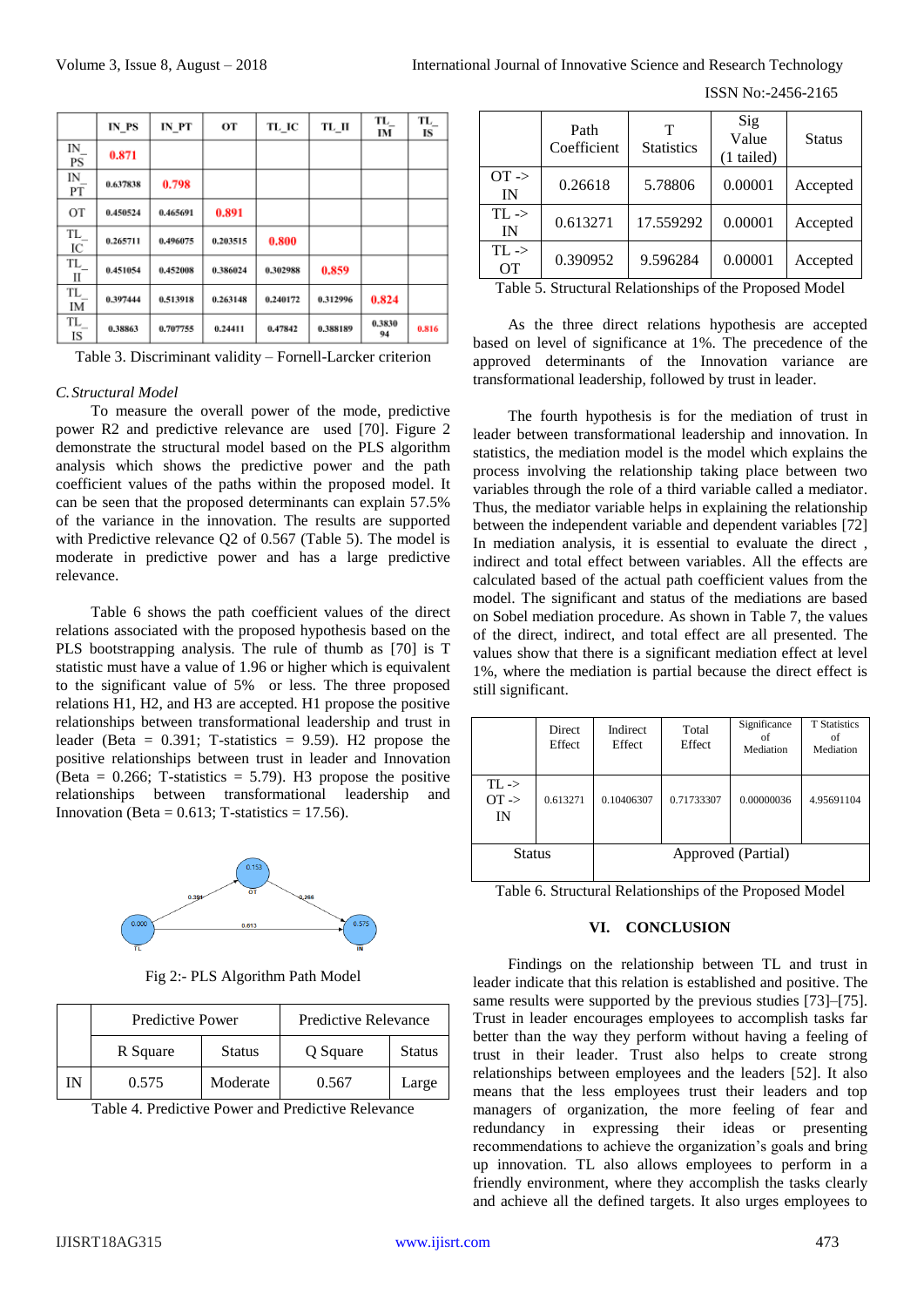work and perform effectively and help them accept the challenges and overcome them. It is also indicated that innovative policies are welcomed by everyone, thus, the overall performance will be increased. The mediating role of trust is also approved which provides new directions for managers, leaders and organizations to instill a trustworthy environment so as employees will have trust in their leaders which in turn will increase their acceptance of innovative schemes and ideas so they will show far better performance.

## **REFERENCES**

- [1] M. Umer Paracha, A. Qamar, A. Mirza, and I.-U.-H. Waqas, "'Impact of Leadership Style (Transformational & Transactional Leadership) On Employee Performance & amp; Mediating Role of Job Satisfaction' Study of Private School (Educator) In Pakistan," Glob. J. Manag. Bus. Res., vol. 12, no. January, 2012.
- [2] F. Alsaeedi and T. Male, "Transformational Leadership and Globalization: Attitudes of School Principals in Kuwait," Educ. Manag. Adm. Leadersh., vol. 41, no. 5, pp. 640–657, 2013.
- [3] M. Birasnav, S. Rangnekar, and A. Dalpati, "Transformational leadership and human capital benefits: the role of knowledge management," Leadersh. Organ. Dev. J., vol. 32, no. 2, pp. 106–126, 2011.
- [4] N. Saha and A. Gregar, "Human resource management: As a source of sustained competitive advantage of the firms," Int. Proc. Econ. Dev. Res., vol. 46, no. 1, pp. 1–5, 2012.
- [5] D. I. Jung, C. Chow, and A. Wu, "The role of transformational leadership in enhancing organizational innovation: Hypotheses and some preliminary findings," Leadersh. Q., vol. 14, no. 4–5, pp. 525–544, 2003.
- [6] J. Jyoti and S. Bhau, "Transformational Leadership and Job Per- formance: A study of Higher Education," J. Serv. Res. Vol., vol. 15, no. 2, 2016.
- [7] S. C. Certo and S. T. Certo, Modern management. Pearson/Prentice Hall, 2006.
- [8] Y.-J. Liaw, N.-W. Chi, and A. Chuang, "Examining the mechanisms linking transformational leadership, employee customer orientation, and service performance: The mediating roles of perceived supervisor and coworker support," J. Bus. Psychol., vol. 25, no. 3, pp. 477–492, 2010.
- [9] H.-W. Chou, Y.-H. Lin, H.-H. Chang, and W.-W. Chuang, "Transformational Leadership and Team Performance," SAGE Open, vol. 3, no. 3, p. 215824401349702, 2013.
- [10] J. Jyoti and S. Bhau, "Transformational Leadership and Job Per- formance: A study of Higher Education," vol. 15, no. 2, 2016.
- [11] P. K. Chathoth and M. D. Olsen, "Organisational Leadership and Strategy in the Hospitality Industry," J. Serv. Res., vol. 2, no. 1, pp. 5–29, 2002.
- [12] K. Krot and D. Lewicka, "THE IMPORTANCE OF TRUST IN MANAGER-EMPLOYEE RELATIONSHIPS," Public Adm. Rev., vol. 10, no. 3, pp. 224–233, 2012.
- [13] B. J. Avolio and B. M. Bass, "Manual for the multifactor leadership questionnaire (Form 5X)," Redw. City, CA Mindgarden, 2002.
- [14] J. P. J. De Jong and D. N. Den Hartog, "How leaders influence employees' innovative behaviour," Eur. J. Innov. Manag., vol. 10, no. 1, pp. 41–64, 2007.
- [15] A. Humphrey, "Transformational leadership and organizational citizenship behaviors: The role of organizational identification," Psychol. J., vol. 15, no. 4, pp. 247–268, 2012.
- [16] M. M. Alharbi, "Leadership styles, organisational culture and managerial effectiveness: the moderating effect of Islamic Work Ethics in Saudi Arabia Public Sector," no. June, p. 219, 2015.
- [17] J. J. Hater and B. M. Bass, "Superiors' evaluations and subordinates' perceptions of transformational and transactional leadership.," J. Appl. Psychol., vol. 73, no. 4, p. 695, 1988.
- [18] W. Zhu, A. Newman, O. Miao, and A. Hooke, "Revisiting the mediating role of trust in transformational leadership effects: Do different types of trust make a difference?," Leadersh. Q., vol. 24, no. 1, pp. 94–105, 2013.
- [19] B. M. Bass and B. J. Avolio, Full range leadership development: Manual for the Multifactor Leadership Questionnaire. Mind Garden Palo Alto, CA, 1997.
- [20] B. M. Bass, "Comment: Transformational Leadership Looking at Other Possible Antecedents and Consequences," J. Manag. Inq., vol. 4, no. 3, pp. 293– 297, 1995.
- [21] B. M. Bass, "From transactional to transformational leadership: Learning to share the vision," Organ. Dyn., vol. 18, no. 3, pp. 19–31, 1990.
- [22] A. E. Rafferty and M. A. Griffin, "Dimensions of transformational leadership: Conceptual and empirical extensions," Leadersh. Q., vol. 15, no. 3, pp. 329–354, 2004.
- [23] R. C. Nyhan and H. A. Marlowe Jr, "Development and psychometric properties of the organizational trust inventory," Eval. Rev., vol. 21, no. 5, pp. 614–635, 1997.
- [24] T. Savolainen, "Leadership by trust in renewing human intellectual capital," Aineet. pääoma organisation voimavarana. UNIpress. Print. EU, 2011.
- [25] T. Savolainen and P. López-Fresno, "Trust in Leadership for Sustaining Innovations: How Leaders Enact on Showing Trustworthiness," Nan Yan Bus. …, pp. 2–8, 2012.
- [26] T. Savolainen, "Organizational Trust and Leadership as Driving Forces for Innovativeness," in Proceedings of the 13th International Conference on ISO9000 & TQM. Ho, S.(Ed.) Kuala Lumpur, MY, 2008, pp. 71– 72.
- [27] C. S. Burke, D. E. Sims, E. H. Lazzara, and E. Salas, "Trust in leadership: A multi-level review and integration," Leadersh. Q., vol. 18, no. 6, pp. 606–632, 2007.
- [28] J. B. Rotter, "A new scale for the measurement of interpersonal trust 1," J. Pers., vol. 35, no. 4, pp. 651– 665, 1967.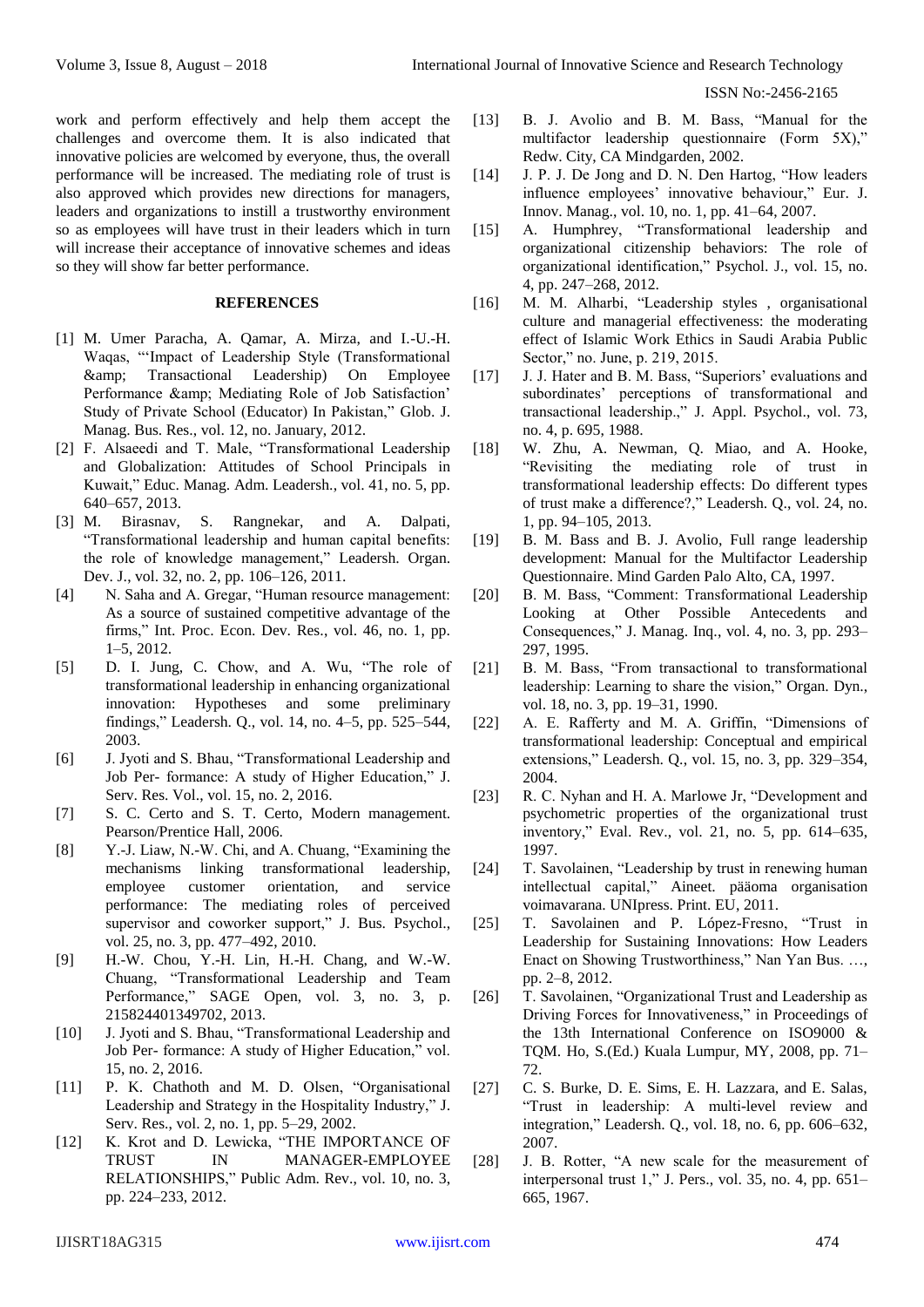- [29] D. M. Rousseau, S. B. Sitkin, R. S. Burt, and C. Camerer, "Not so different after all: A cross-discipline view of trust," Acad. Manag. Rev., vol. 23, no. 3, pp. 393–404, 1998.
- [30] K. Verbraak, "Transformational Leadership and Employee Creativity: The role of trust in the leader," 2014.
- [31] T. Savolainen and K. Malkamäki, "Leadership By Trust for Organizational Innovativeness: Renewal of Human Intellectual Capital in Focus," Proc. TIIM2011 Conf., vol. 28, p. 30, 2011.
- [32] T. Savolainen, "Role of trust in managing customer focus: Multilevel theoretical discussion and empirical findings," in Proceedings of the 5th EIASM Workshop on Trust within and between organizations, Madrid, 2010, vol. 28, no. 29.1, p. 2010.
- [33] Y. Salehi, "INVESTIGATE THE RELATIONSHIP BETWEEN ORGANIZATIONAL LEARNING CAPABILITIES AND ORGANIZATIONAL INNOVATION IN THE FOOD INDUSTRY ( SUBSIDIARY INDUSTRIAL ESTATES OF KERMANSHAH PROVINCE )," vol. 8, no. 1, pp. 84– 97, 2017.
- [34] C. Camisón and A. Villar-López, "Non-technical innovation: organizational memory and learning capabilities as antecedent factors with effects on sustained competitive advantage," Ind. Mark. Manag., vol. 40, no. 8, pp. 1294–1304, 2011.
- [35] K. Okatan, "Managing knowledge for innovation and intra networking: a case study," Procedia-Social Behav. Sci., vol. 62, pp. 59–63, 2012.
- [36] J. A. Schumpeter, "Change and the Entrepreneur," Essays JA Schumpeter, 1934.
- [37] R. L. Daft, "A dual-core model of organizational innovation," Acad. Manag. J., vol. 21, no. 2, pp. 193– 210, 1978.
- [38] A. Subramanian and S. Nilakanta, "Organizational innovativeness: Exploring the relationship between organizational determinants of innovation, types of innovations, and measures of organizational performance," Omega, vol. 24, no. 6, pp. 631–647, 1996.
- [39] J. Birkinshaw, G. Hamel, and M. J. Mol, "Management innovation," Acad. Manag. Rev., vol. 33, no. 4, pp. 825–845, 2008.
- [40] K. Jaskyte, "Predictors of administrative and technological innovations in nonprofit organizations," Public Adm. Rev., vol. 71, no. 1, pp. 77–86, 2011.
- [41] F. Damanpour, R. M. Walker, and C. N. Avellaneda, "Combinative effects of innovation types and organizational performance: A longitudinal study of service organizations," J. Manag. Stud., vol. 46, no. 4, pp. 650–675, 2009.
- [42] G. Smith, Democratic innovations: Designing institutions for citizen participation. Cambridge University Press, 2009.
- [43] P. Ahmed and C. Shepherd, Innovation management. Pearson Education Limited, 2010.
- [44] S. AL-Husseini, "THE IMPACT OF LEADERSHIP STYLE ON INNOVATION IN IRAQ'S HIGHER

EDUCATION INSTITUTIONS," Stud. High. Educ. J., 2014.

- [45] S. Liao, C. Wu, D. Hu, and K. Tsui, "Relationships between knowledge acquisition, absorptive capacity and innovation capability: an empirical study on Taiwans financial and manufacturing industries," J. Inf. Sci., vol. 36, no. 1, pp. 19–35, 2010.
- [46] J. P. Stefanovitz, M. S. Nagano, F. C. A. Santos, and others, "Influence of the technological innovation degree on knowledge creation: Evidence from a Brazilian firm," African J. Bus. Manag., vol. 4, no. 5, pp. 631–643, 2010.
- [47] M. A. Schilling, Strategic management of technological innovation. Tata McGraw-Hill Education, 2010.
- [48] M. J. Khan, N. Aslam, and M. N. Riaz, "Leadership Styles as Predictors of Innovative Work Behavior," Pakistan J. Soc. Clin. Psychol., vol. 9, no. 2, pp. 17–22, 2012.
- [49] S. J. H. Al-husseini, "The Impact of Leadership Style on Innovation in Iraq's Higher Education Institutions: The Role of Knowledge Sharing Sawasn," University of Plymouth United Kingdom, 2014.
- [50] K. Jaskyte, "Transformational leadership, organizational culture, and innovativeness in nonprofit organizations," Nonprofit Manag. Leadersh., vol. 15, no. 2, pp. 153–168, 2004.
- [51] D. Albury, "Fostering innovation in public services," Public money Manag., vol. 25, no. 1, pp. 51–56, 2005.
- [52] K. T. Dirks and D. L. Ferrin, "Trust in leadership: meta-analytic findings and implications for research and practice.," J. Appl. Psychol., vol. 87, no. 4, p. 611, 2002.
- [53] D. I. Jung and B. J. Avolio, "Opening the black box: An experimental investigation of the mediating effects of trust and value congruence on transformational and transactional leadership," J. Organ. Behav., vol. 21, no. 8, pp. 949–964, 2000.
- [54] P. M. Podsakoff, S. B. MacKenzie, and D. W. Organ, "Organizational citizenship behavior: Its nature, antecedents, and consequences." Thousand Oaks: Sage Publications, 2006.
- [55] B. J. Avolio and B. M. Bass, "Individual consideration viewed at multiple levels of analysis: A multi-level framework for examining the diffusion of transformational leadership," Leadersh. Q., vol. 6, no. 2, pp. 199–218, 1995.
- [56] B. J. Avolio, Full leadership development: Building the vital forces in organizations. Sage, 1999.
- [57] R. Pillai, C. A. Schriesheim, and E. S. Williams, "Fairness perceptions and trust as mediators for transformational and transactional leadership: A twosample study," J. Manage., vol. 25, no. 6, pp. 897–933, 1999.
- [58] L. K. Jena, S. Pradhan, and N. P. Panigrahy, "Pursuit of organisational trust: Role of employee engagement, psychological well-being and transformational leadership," Asia Pacific Manag. Rev., pp. 1–8, 2017.
- [59] G. Yukl, "Effective leadership behavior: What we know and what questions need more attention," Acad. Manag. Perspect., vol. 26, no. 4, pp. 66–85, 2012.